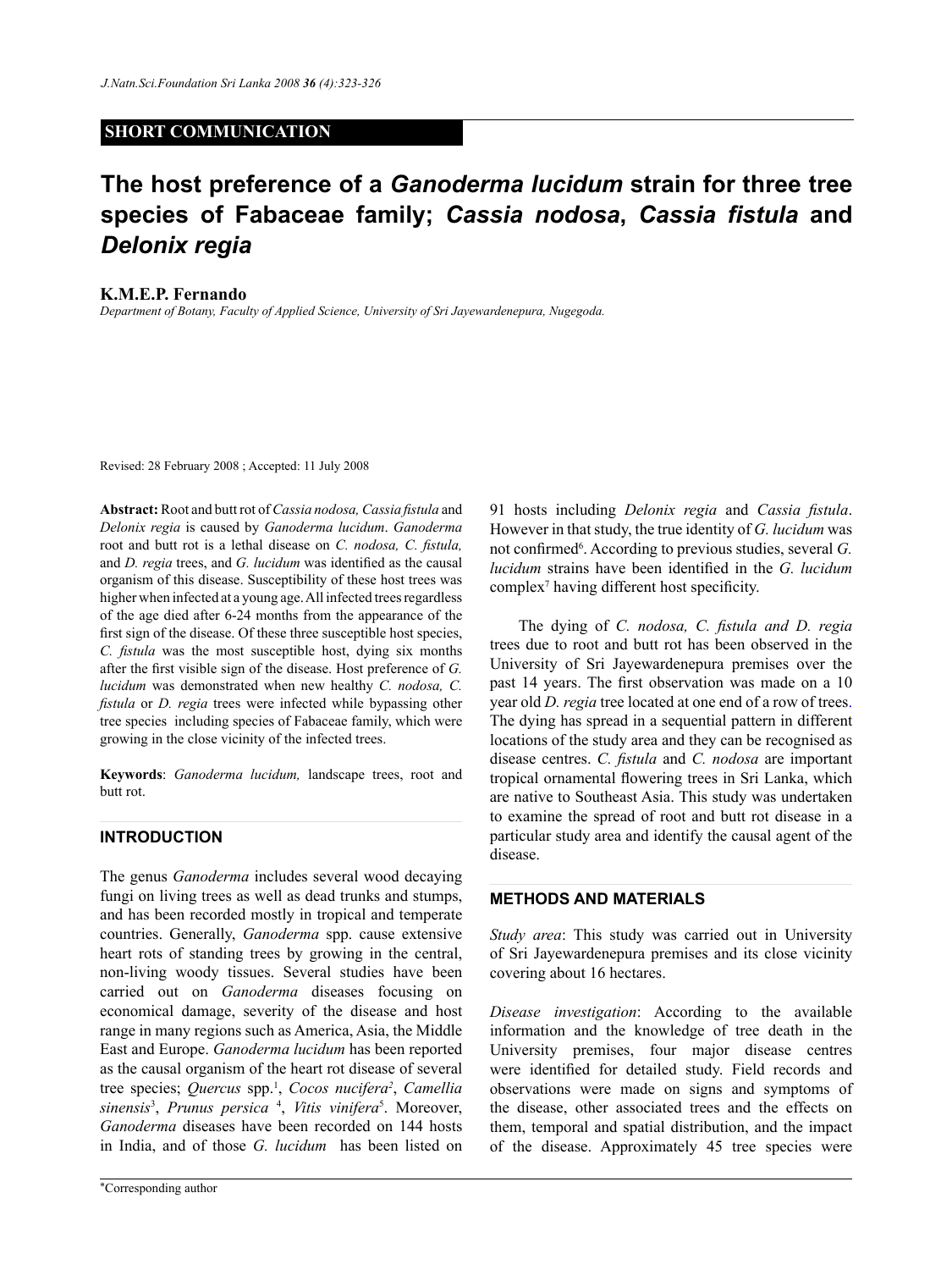monitored regularly. Detailed studies were carried out in order to identify the causal agent of the disease using morphological, anatomical and cultural characteristics.

*Macroscopic and Microscopic studies*: Morphological features of basidiocarps, such as shape, size, thickness and margin of pileus were examined. Furthermore, the colour and the texture of the pileus and stipe were also recorded.

*Cultural characteristics*: Both the pathogen and infested wood chips were cultured on potato dextrose agar medium. Pieces (4x4x2 mm) of pileus and wood chips (4x4x2 mm) were placed on plates on four opposite sides of the plate at right angles, 1cm away from the edge of the plate. Four plates were maintained for each isolate and incubated at 30±1<sup>o</sup>C. Colony characteristics, hyphal features and chlamydospores were examined under the microscope.

### **Results**

#### **Impact of the disease on hosts**

Out of 45 live tree species studied, *C. nodosa*, *C. fistula*  and *D. regia* were infected by *G*. *lucidum* and basidiocarps were observed on the base of the trees. Two single annual badsidiocarps were observed at the base of the live tree trunk, 5-15 cm above ground level as the first sign of the disease on *C. fistula. C. nodosa* and *D. regia,* 3-5 single fruit bodies were observed on the live trunk, 5-20 cm above ground level. 5-8 fruit bodies on exposed roots within 1 m radius of the base of trees were also observed. The initial symptom, wilting of the leaves appeared after a few months of the formation of basidiocarps followed by

| <b>Table 1:</b> Occurrence of the disease at different centres |
|----------------------------------------------------------------|
|----------------------------------------------------------------|

yellowing of the leaves, defoliation, and finally dieback was observed in the crown. The time taken to develop symptoms and death varied with species and the age of the hosts (Table 1). Foliar symptoms appeared on *C. fistula* five months after observation of basidiocarps and died one month later. Symptoms appeared on *C. nodosa* and *D. regia* 10-22 months after exhibiting the first sign of the disease and died 1-2 months later. However, relatively old trees died 8-24 months after the appearance of the first sign of the disease.

Excavated roots of the diseased trees showed rootto-root contact with neighbouring trees. The wood of the butt region of dead trees appeared off-white and had lost its hardness compared to sound wood.

#### **Disease centres**

Centre 1 was located on the main access road to the university as a row of trees along the road sides. The row comprises *D. regia* and *Tabebuia rosea* with 5m intervals between trees. In addition *Jacaranda mimosifolia*, *Roystonea regia* and *C. nodosa* were also located in the close vicinity. Four *D. regia* trees ages between 11 to 22 years died due to root and butt rot disease within a 14-year period in a sequential pattern beginning at one end.

Centre 2 was a row of *C. nodosa* and *Mangifera indica* trees (at 4 m intervals) along the multi-storey building located on grassland and associated with scattered *Bambusa vulgaris, M. indica* and *Mesua ferrea* trees within 3-8m distances. Three *C. nodosa* trees (ages between 14 to 18.5 years) died along the row over the

| Disease<br>centre | Tree<br>species | Age; first sign<br>of disease appeared.<br>$years(y)$ ,<br>months(m) | Age; tree died<br>$years(y)$ ,<br>months(m) | Diseased tree<br>species          | Distance from<br>the diseased tree<br>(meters) |
|-------------------|-----------------|----------------------------------------------------------------------|---------------------------------------------|-----------------------------------|------------------------------------------------|
|                   | D. regia        | 10y                                                                  | 11y                                         | (First discovered)                |                                                |
|                   | D. regia        | 12y 6m                                                               | $14y$ 4m.                                   | D. regia                          | 5                                              |
|                   | D. regia        | 16y                                                                  | $18y$ 6m                                    | D. regia                          | 5                                              |
|                   | D. regia        | 20y                                                                  | 22y                                         | D. regia                          | 5                                              |
|                   | C. nodosa       | $18y$ 6m                                                             | 20y                                         | D. regia                          | 8                                              |
| 2                 | C .nodosa       | 13y                                                                  | 14y                                         | First tree in 2nd centre          |                                                |
|                   | C. nodosa       | $15y$ 3 m                                                            | 16y                                         | C. nodosa                         | 4                                              |
|                   | C. nodosa       | $17y$ 3m                                                             | $18y$ 6m                                    | C. nodosa                         | 4                                              |
| 3                 | C. nodosa       | 15y                                                                  | $16y$ 6m                                    | First affected tree in 3rd centre |                                                |
|                   | C. fistula      | $16y$ 6m                                                             | 17y                                         | C. nodosa                         | 7                                              |
| 4                 | C. nodosa       | $15y \, 4m$                                                          | 17y                                         | First affected tree in 4th centre |                                                |
|                   | C. nodosa       | 18y 4m                                                               | 20y                                         | C. nodosa                         | 4                                              |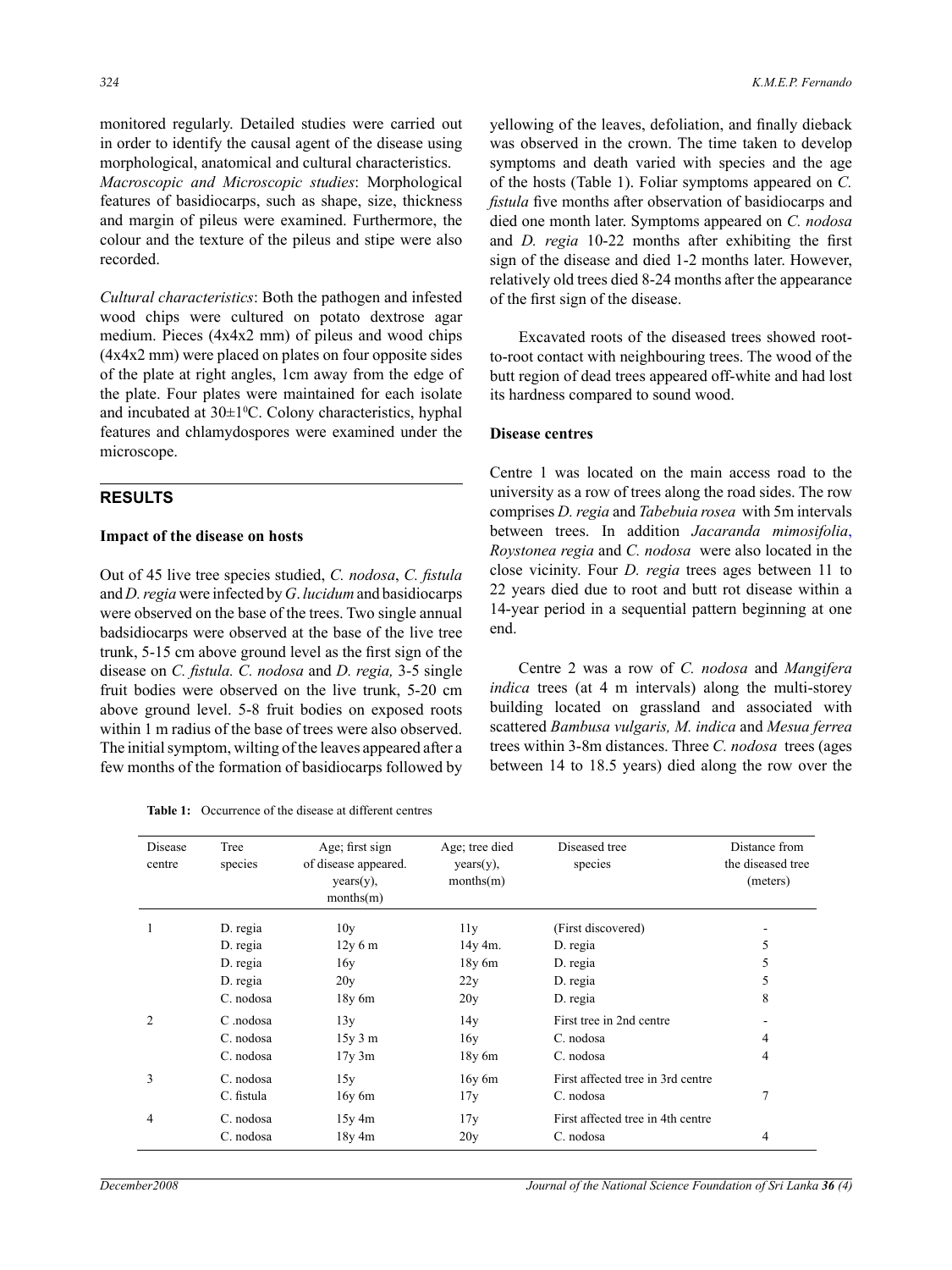study period due to the same disease. *M. indica* trees within the row were not affected by the disease.

Centre 3 was a grass covered courtyard located by the side of a building with scattered *C. nodosa, C. fistula, B. vulgaris, Polyalthia longifolia* and *Leucaena leucocephala* trees spaced around 3-5 m distances between the trees. Two trees, *C. nodosa* and *C. fistula* aged 15 and 16.5 years respectively died of root and butt rot disease. The distance between these two trees was 7m. Another *C. fistula* tree located on the other side (7 m away) of the road was not affected. Many other tree species *L. leucocephala B. vulgaris* and *P. longifolia* were observed in close vicinity of this centre which were not diseased.

Centre 4 was a row of *C. nodosa* and *Pinus caribea* trees along a minor road on the campus. The interval between two trees was about 4 m. Only two *Cassia nodosa* trees 4 m apart died from this disease in the row. In addition there were *Bauhinia variegata, P. longifolia* and *Plumeria rubra* located in the close vicinity, but these tree species were not affected.

#### **Morphological features of the pathogen**

#### *Basidiocarps*

Few small white button shaped structures appeared singly on the infected trunks, 5-15 cm above the ground level and on exposed roots. Eventually, they elongated into 5-6 cm long, cylindrical to flat, erect immature basidiocarps. It comprised a white top and a reddishbrown glazy stipe. Thereafter, slow growth rate of the basidiocarp was observed and a horizontal hoof-shaped pileus was formed with a stipe attached to the wood. At maturity the pileus was also tightly attached to the wood. The upper surface of the young basidiocarp was glazed yellowish brown with a white margin while the lower surface was white with a glazed reddish brown stipe.

The mature basidiocarp was hoof-shaped, hard, shiny and mahogany-red on top with concentric grooves, and cream to white under surface with a reddish-brown boarder along the pileus margin. The length and width of the mature basidiocarp were 8.0 cm and 9.0 cm respectively. The cross section of the basidiocarp is more or less wedge-shaped while the thickness at the proximal end was 2 cm which thinned out towards the marginal end (0.5 cm). The colour of old basidiocarps changed into dark maroon to black on top and the texture of the pileus changed to be spongy. The underside appeared as ash-brown with a 1.2 cm broad, shiny reddish-brown boarder along the pileus margin.

Hoof-shaped, laterally stipitate basidiocarps were formed singly at the base of the trunk directly attached to the wood. Basidiocarps were observed on exposed lateral roots within 1 m radius of the base of *D. regia* and *C. nodosa* whereas on *C. fistula,* basidiocarps were formed only on the butt region up to 15 cm height of the trunk. The bark where the basidiocarps formed was slightly depressed and cracked.

#### *Cultural and microscopical characteristics*

The colony colour, growth characteristics of isolates from pileus and wood chips were more or less the same in this study (Table 2).

The width of dark brown skeletal hyphae of the context was 4.47-7.45µm. Round to elliptical-shaped pores were observed on the underside of the pileus, with pore length of 158-168 um and width of 141-152 µm. 4-5 pores/mm were observed on the pore layer. Basidiospores were golden brown, ovate, thickwalled and bitunicate. The length and width of spores ranged from 8.94 to 10.43 µm and 5.99 to7.45µm respectively.

### **Discussion**

Macroscopic, microscopic and cultural characteristics of the *Ganoderma* isolates were exactly identical with the characteristic features of *Ganoderma lucidum* complex, which has been described previously by several authors8,9. Morphological features of basidiospores of the isolated pathogen were similar to that of *G. lucidum*

**Table 2:** Features of fungal colonies from pileus and wood chips

| Features                       | Pileus        | Wood chip          |
|--------------------------------|---------------|--------------------|
| Colony colour (immature)       | Off white     | Off white          |
| Colony colour (mature)         | Bluish green  | Blush to ash green |
| Chlamydospore length $(\mu m)$ | 51.1-54.9     | 52.1-55.2          |
| Chlamydospore width $(\mu m)$  | 29.8-32.5     | $29.3 - 31.6$      |
| Hyphal width $(\mu m)$         | $11.6 - 12.6$ | $11.3 - 12.$       |
| Hyphal cell length $(\mu m)$   | $42 - 70$     | 38-66              |